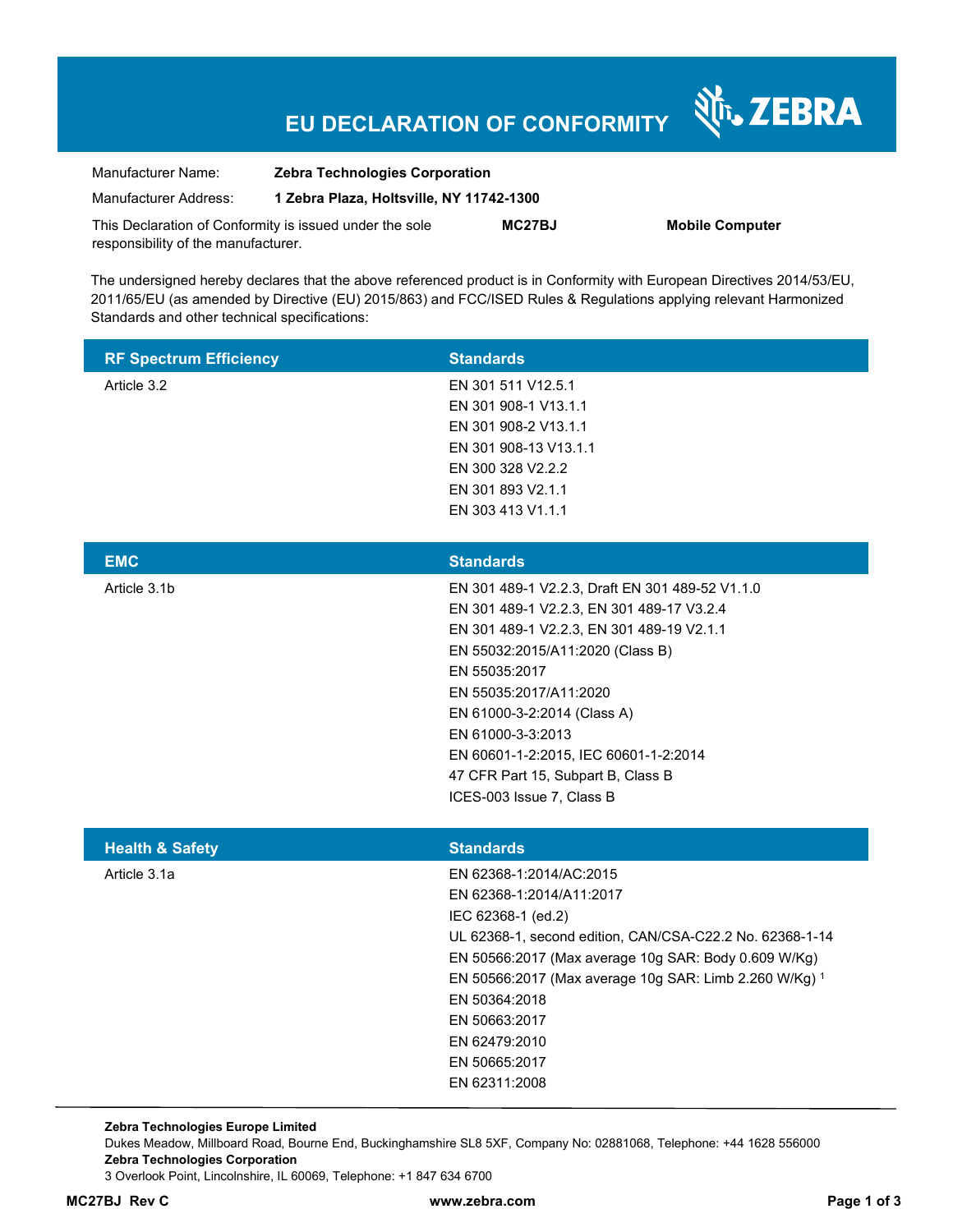EN IEC 62311:2020 FCC 47CFR Part 2.1093 IEC 62471:2006 (Ed.1.0); EN 62471:2008 (LED)

र्शे<sub>ं</sub> ZEBRA

| <b>Environmental</b>                       | <b>Standards</b>                   |
|--------------------------------------------|------------------------------------|
| Restriction of Hazardous Substances (RoHS) | EN 50581:2012<br>EN IEC 63000:2018 |

With regard to Directive 2014/53/EU, the conformity assessment procedure referred to in Article 17.2(b) and detailed in Annex III has been followed with the involvement of the following Notified Body for Articles 3.1a, 3.1b and 3.2: **CTC advanced GmbH**, Untertürkheimer Str. 6 – 10 66117 Saarbrücken, Germany

EC-Type Examination Certificate number: T818782M-01-TEC

US company representative for FCC Supplier's Declaration of Conformity (47 CFR Part 2.1071 to 2.1077) is Larry Zhou and can be reached at **larry.zhou@zebra.com.** 

**Signed on behalf of Zebra Technologies Corporation** 

Place: Bourne End

*(Signature of authorized person)* Date of Affixing the CE Mark: 9 November 2020 Marco Belli Rev: C Sr. Manager, Regulatory **Date: 1 December 2021** Control of the United States of the Date: 1 December 2021

**Zebra Technologies Europe Limited**  Dukes Meadow, Millboard Road, Bourne End, Buckinghamshire SL8 5XF, Company No: 02881068, Telephone: +44 1628 556000 **Zebra Technologies Corporation**  3 Overlook Point, Lincolnshire, IL 60069, Telephone: +1 847 634 6700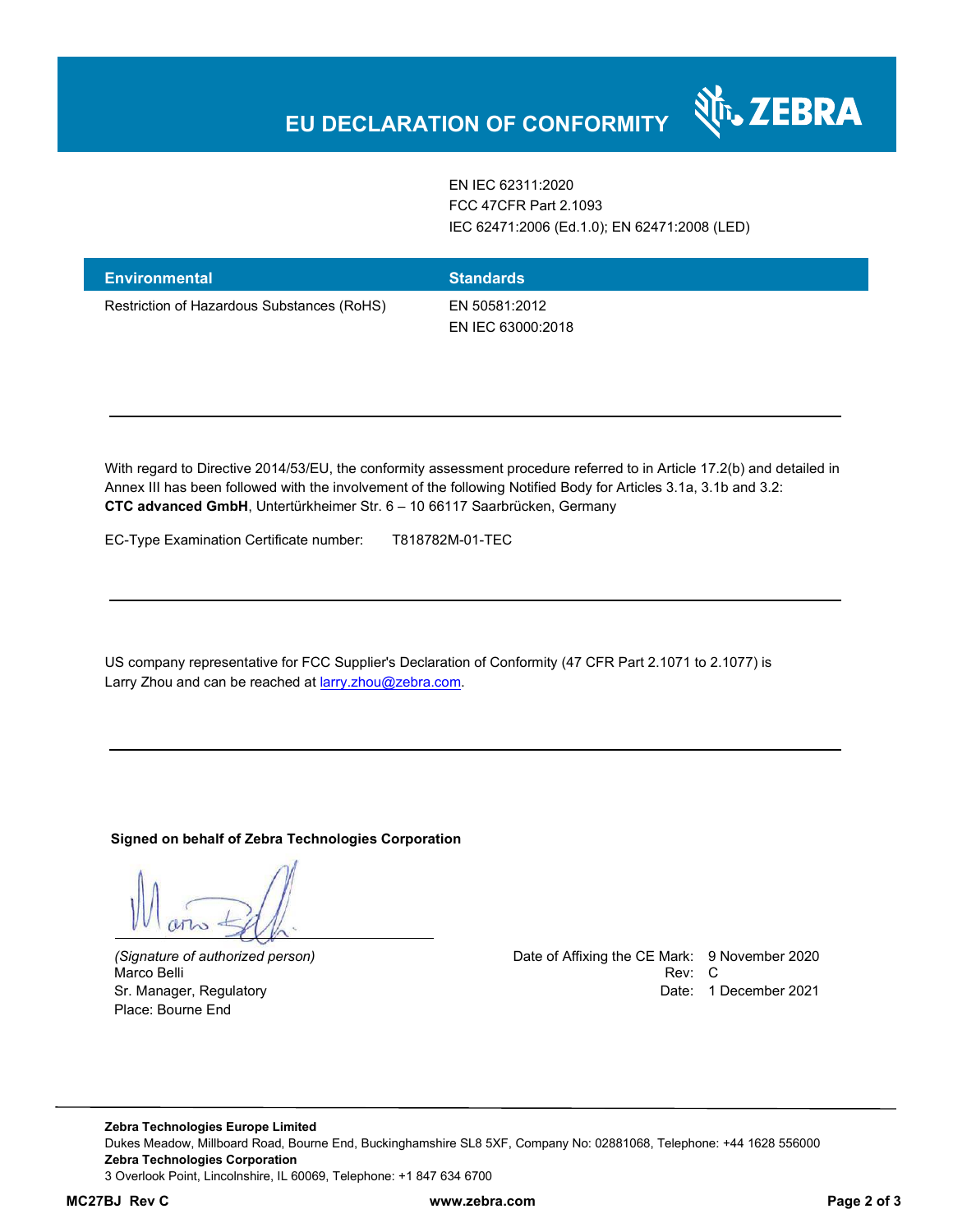N<sub>T</sub>, ZEBRA



#### **EU Operating frequencies and maximum power levels**

| <b>Technology</b> | <b>Operating Frequencies/Bands</b> | <b>Maximum Transmit power level</b> |
|-------------------|------------------------------------|-------------------------------------|
| <b>WAN</b>        | GSM900                             | 33dBm                               |
|                   | GSM1800                            | 30dBm                               |
|                   | W-CDMA FDD I                       | 24dBm                               |
|                   | W-CDMA FDD III                     | 24dBm                               |
|                   | W-CDMA FDD VIII                    | 24dBm                               |
|                   | LTE FDD 1                          | 23dBm                               |
|                   | LTE FDD 3                          | 23dBm                               |
|                   | LTE FDD 7                          | 23dBm                               |
|                   | LTE FDD 8                          | 23dBm                               |
|                   | LTE FDD 20                         | 23dBm                               |
|                   | LTE FDD 28                         | 23dBm                               |
|                   | LTE FDD 38                         | 23dBm                               |
|                   | LTE FDD 40                         | 23dBm                               |
| <b>WLAN</b>       | 2400 MHz - 2483.5 MHz              | 20dBm                               |
|                   | 5150 MHz - 5250 MHz                | 23dBm                               |
|                   | 5250 MHz - 5350 MHz                | 23dBm                               |
|                   | 5470 MHz - 5725 MHz                | 23dBm                               |
| <b>Bluetooth</b>  | 2400 MHz - 2483.5 MHz              | 10dBm                               |
| <b>GNSS</b>       | 1575.42 MHz (GPS/SBAS)             | NA                                  |
|                   | 1602 MHz (GLONASS)                 | NA.                                 |

#### **1 SAR values**

In accordance with JORF (Journal Officiel de la République Française) n° 0267 of November 17, 2019, text No.16, this device has been tested and found to comply with the applicable limits for exposure of radio frequency energy (RF) to workers. The exposure limit value (ELV) for workers is 20 W / kg for the limbs.

# **Restrictions:**

The use of 5GHz RLAN throughout the EEA has the following restriction:

5.15 - 5.35 GHz is restricted to indoor use only.

#### **Accessories:**

| <b>Description</b> | Model            |
|--------------------|------------------|
| Battery            | BT-000418        |
| Holster            | SG-MC2X-HLSTR-01 |
| Trigger Handle     | TRG-MC2X-SNP1-01 |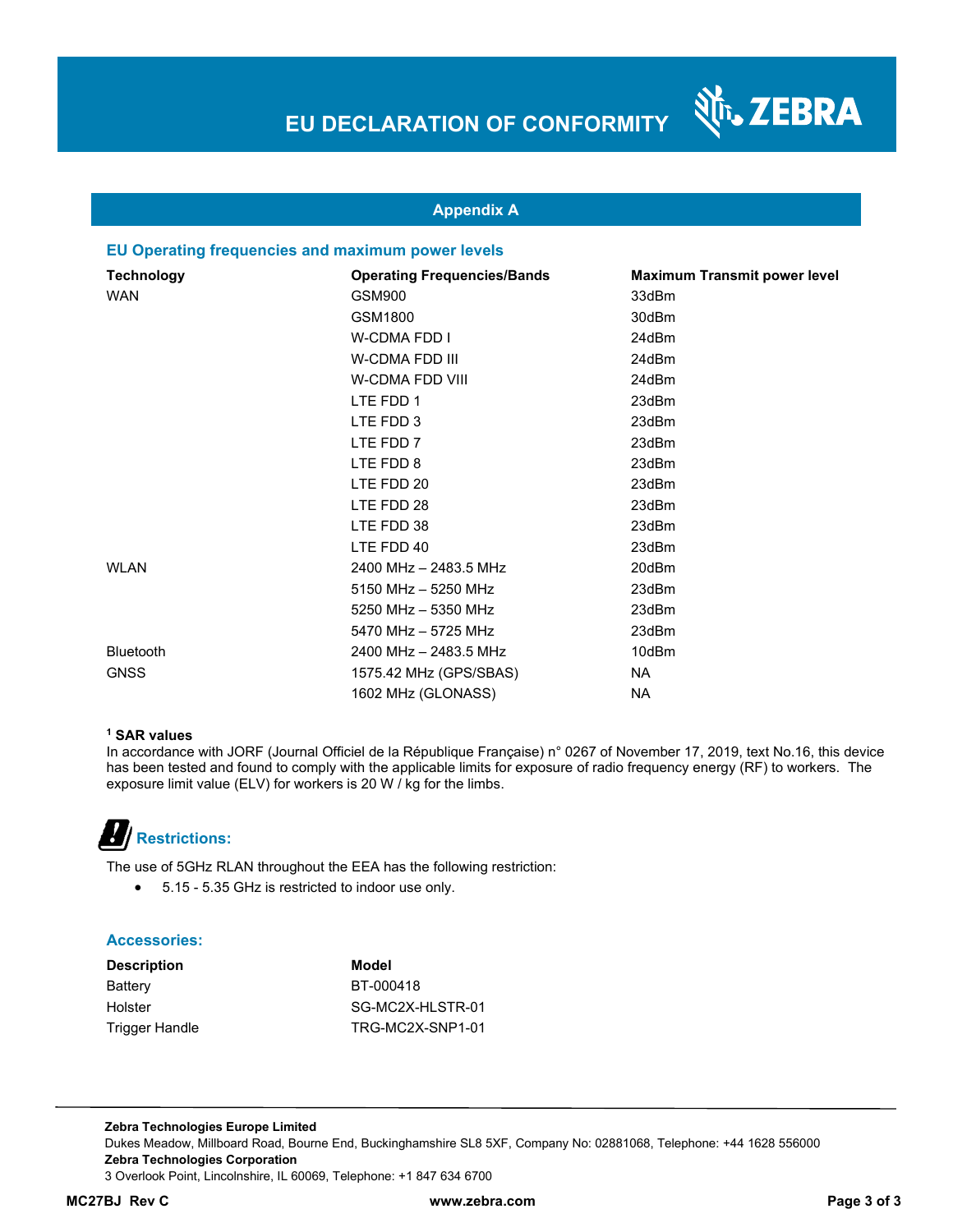## **DECLARATION OF CONFORMITY**



#### **Appendix B**

### **Regulatory Markings MC27BJ**

| $ {\sf R}$ ! C-25952                                                                                                                              | <b>ANATEL</b><br>04132-21-08726                                                                                                                                                                                                                   |                                                                                                                                     |
|---------------------------------------------------------------------------------------------------------------------------------------------------|---------------------------------------------------------------------------------------------------------------------------------------------------------------------------------------------------------------------------------------------------|-------------------------------------------------------------------------------------------------------------------------------------|
| Argentina                                                                                                                                         | <b>Brazil</b>                                                                                                                                                                                                                                     | <b>Belarus</b>                                                                                                                      |
| Este equipo cumple con la Resolución<br>No 403 de 2008, de la Subsecretaria<br>de telecomunicaciones, relativa a<br>radiaciones electromagnéticas | sutel<br>00040-2021                                                                                                                                                                                                                               | ertified for use in Hong Kong<br>經驗證可在香港使用<br>Certificate No. 證書號碼<br>HK0012102485<br>通訊事務管理局<br>COMMUNICATIONS<br><b>AUTHORITY</b> |
| <b>Chile</b>                                                                                                                                      | <b>Costa Rica</b>                                                                                                                                                                                                                                 | <b>Hong Kong</b>                                                                                                                    |
| Approval numbers must be listed<br>NO. 71608/SDPPI/2020<br><b>PLG. ID 3788</b>                                                                    | מספר אישור אלחוטי של משרד התקשורת 11-1110<br>אסור להחליף את האנטנה המקורית של המכשיר ולא<br>לעשות בו כל שינוי טכני אחר<br>מספר אישור אלחוטי של משרד התקשורת 11-11186<br>אסור להחליף את האנטנה המקורית של המכשיר ולא<br>לעשות בו כל שינוי טכני אחר | This product has been<br>Type Approved by Jamaica<br>SMA-MC27BJ                                                                     |
| Indonesia                                                                                                                                         | <b>Israel</b>                                                                                                                                                                                                                                     | Jamaica                                                                                                                             |
| RGPE/02A/1120/S(20-5005)                                                                                                                          | NOI<br><b>IFETEL: RCPZEMC21-0916</b>                                                                                                                                                                                                              | Connection and use of this communications<br>equipment is permitted by the Nigerian<br><b>Communications Commission</b>             |
| <b>Malaysia</b>                                                                                                                                   | <b>Mexico</b>                                                                                                                                                                                                                                     | Nigeria                                                                                                                             |
| Approved by PTA (2020)<br>Paki stan Telecom Authority                                                                                             | <b>CONATEL</b><br>RN: 2020-12-I-0880                                                                                                                                                                                                              | commiss<br><b>Type Approval Number:</b><br>ESD-GEC-2006428                                                                          |
| Pakistan                                                                                                                                          | Paraguay                                                                                                                                                                                                                                          | <b>Philippines</b>                                                                                                                  |

**Zebra Technologies Europe Limited**

Dukes Meadow, Millboard Road, Bourne End, Buckinghamshire SL8 5XF, Company No: 02881068, Telephone: +44 1628 556000 **Zebra Technologies Corporation** 

3 Overlook Point, Lincolnshire, IL 60069, Telephone: +1 847 634 6700